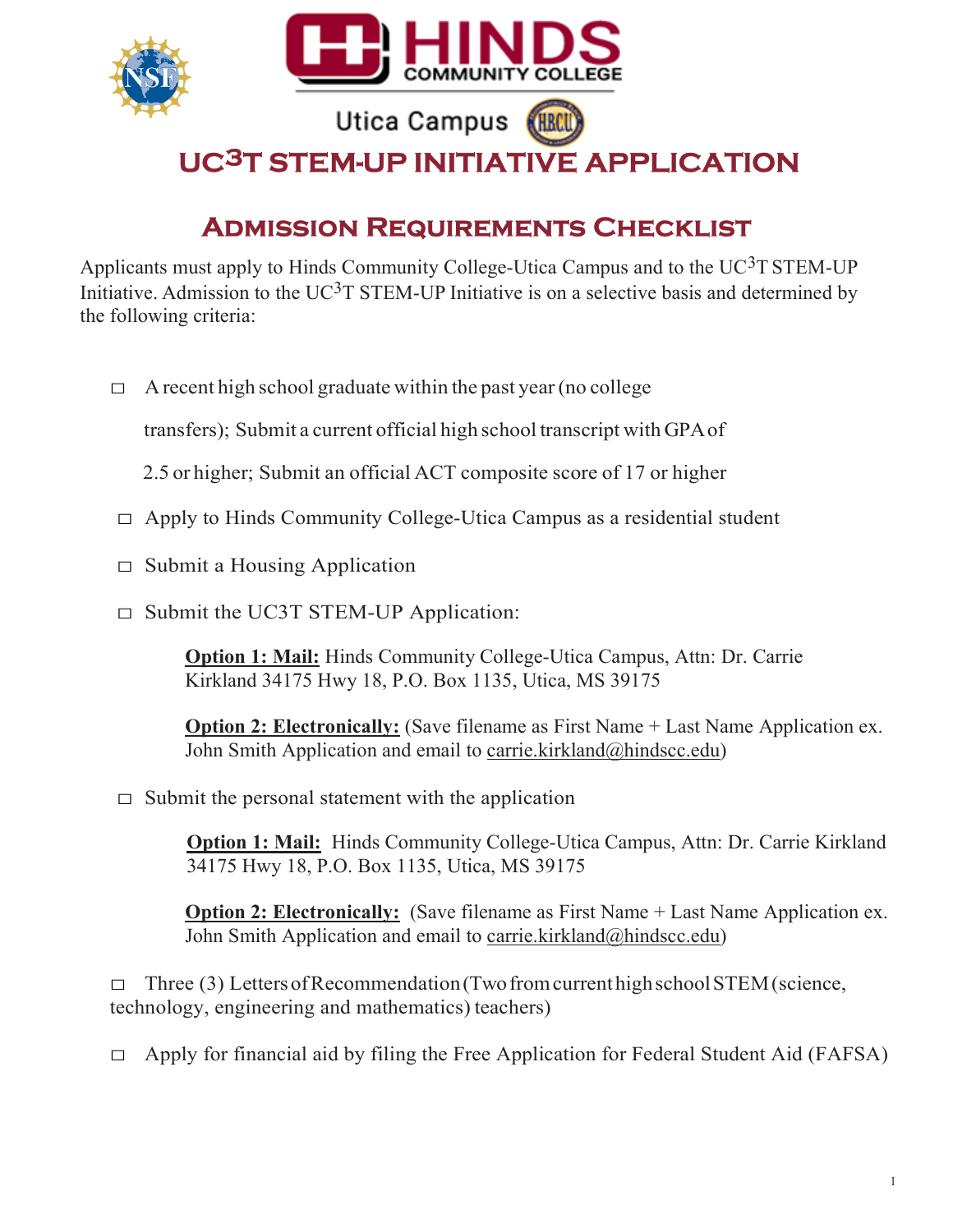

Utica Campus (HRCLI)

# UC3T STEM-UP INITIATIVE APPLICATION

Application Deadline is April 16.

### Applicant Information-Please Print

|                                                            |                                               | Date of Birth: Contact Contact Contact Contact Contact Contact Contact Contact Contact Contact Contact Contact Contact Contact Contact Contact Contact Contact Contact Contact Contact Contact Contact Contact Contact Contact |
|------------------------------------------------------------|-----------------------------------------------|--------------------------------------------------------------------------------------------------------------------------------------------------------------------------------------------------------------------------------|
|                                                            |                                               |                                                                                                                                                                                                                                |
|                                                            |                                               |                                                                                                                                                                                                                                |
|                                                            |                                               | Phone Number: Cellular Number: Cellular Number:                                                                                                                                                                                |
|                                                            |                                               |                                                                                                                                                                                                                                |
|                                                            |                                               | Ethnicity: Native Language: Native Language: Native Language: 2014                                                                                                                                                             |
| Are you a United States citizen? Y or N                    |                                               | Are you a United States Resident? Y or N                                                                                                                                                                                       |
| <b>Service Service</b>                                     | <b>Academic Information</b>                   | $\mathcal{L}(\mathcal{L})$ and $\mathcal{L}(\mathcal{L})$ and $\mathcal{L}(\mathcal{L})$ and $\mathcal{L}(\mathcal{L})$                                                                                                        |
|                                                            |                                               |                                                                                                                                                                                                                                |
|                                                            |                                               |                                                                                                                                                                                                                                |
|                                                            |                                               | Year Entered 9th Grade: Expected Graduation Date: GPA: GPA:                                                                                                                                                                    |
| Note: Mail a copy of ACT scores and high school transcript |                                               |                                                                                                                                                                                                                                |
| Have you applied to Hinds? Y or N                          | If yes, mail a copy of the acceptance letter. | Have you been accepted to Hinds Community College? Y or N                                                                                                                                                                      |
| Have you completed the FASFA form? Y or N                  |                                               |                                                                                                                                                                                                                                |
|                                                            |                                               | Have you taken or are you currently enrolled in any college preparatory courses? If so, list and give final grade.                                                                                                             |
|                                                            |                                               |                                                                                                                                                                                                                                |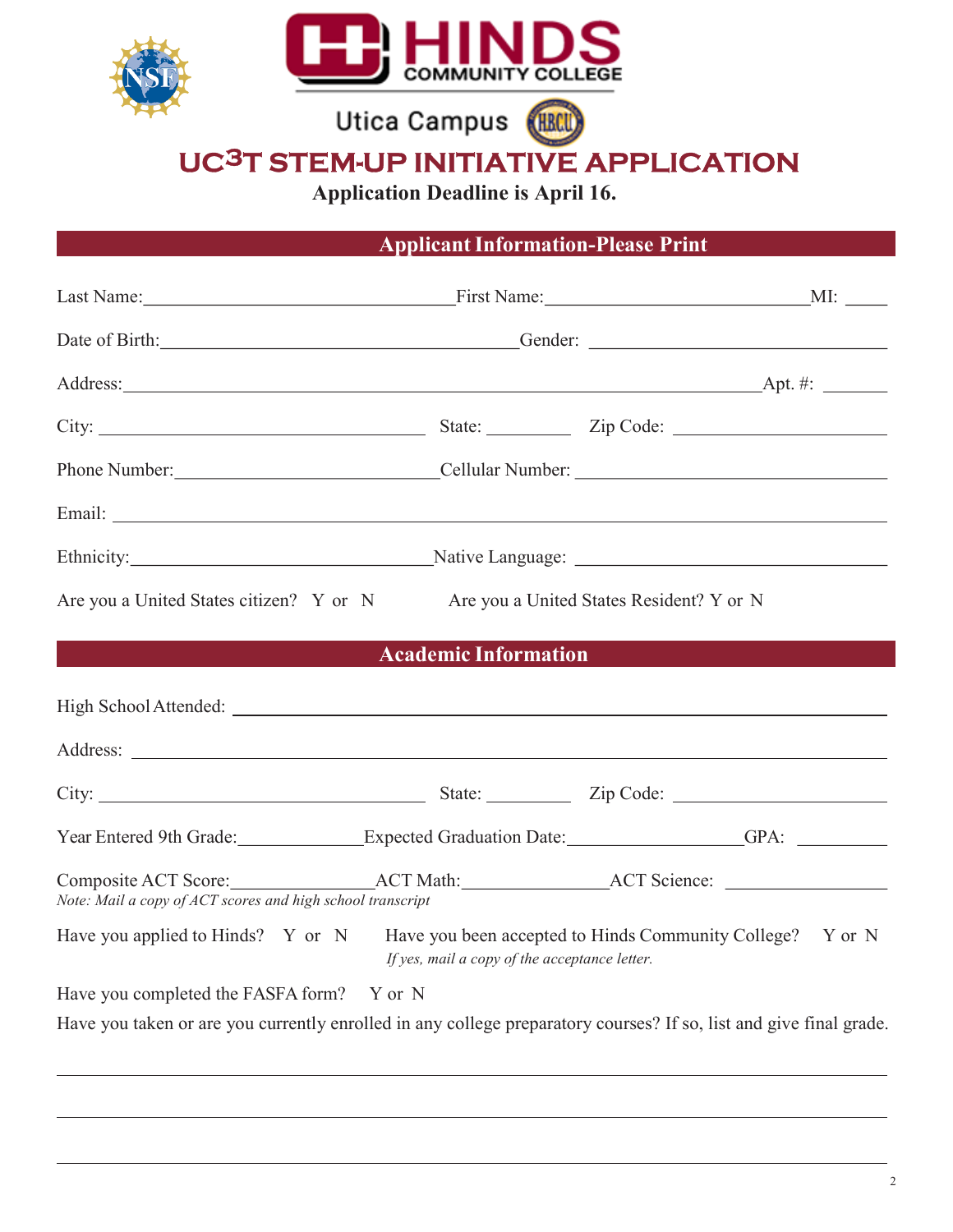

Please choose your area(s) of interest? Check all that apply.

Science Technology Engineering Mathematics

Professional Career of Interest:

#### Extra-Curricular Activities, Honors, and Achievements

List any academic enrichment or extracurricular activities (hobbies, sports, clubs, etc.) in which you participated during the summer or academic year? Include any honors or awards received.

#### Statement of Interest

Discuss how your school experiences (K-12) contributed to your interest and enthusiasm for a STEM career. Describe how participating in the UC3T STEM-UP Project will help you achieve your career goals. Attach your statement to this application (at least one page but no more than two double spaced pages).

#### **Questionnaire**

Describe how you became interested in selecting your major?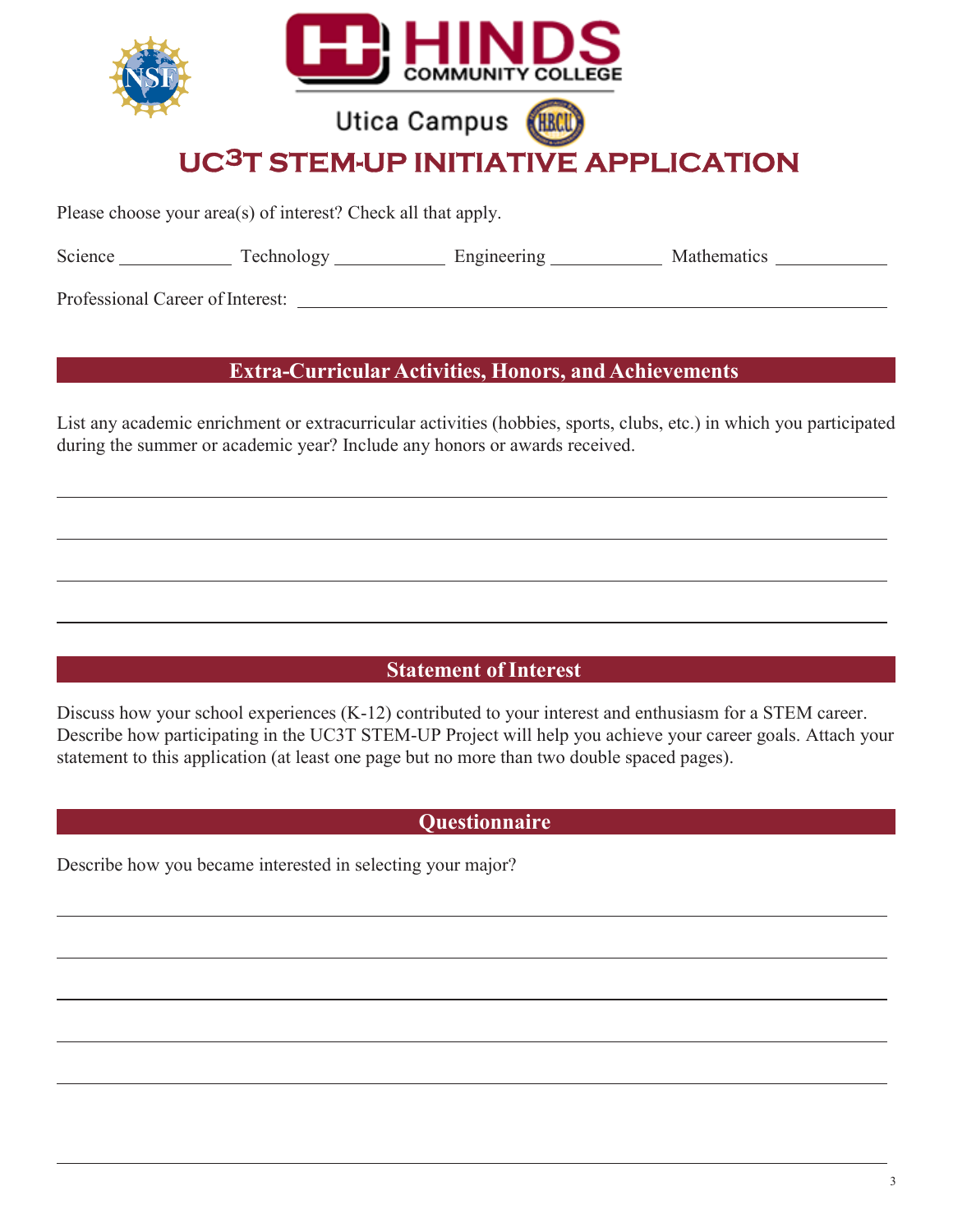

Utica Campus

UC3T STEM-UP INITIATIVE APPLICATION

What are your primary reasons for applying for the grant opportunity?

How do you feel your special talents and skills are well suited for the program?

What will be the most challenging part of participating in the program to you? Why?

What are your future aspirations beyond the UC3T STEM-UP Initiative?

#### Applicant References

List names of the three individuals who will complete the recommendation forms on your behalf. Note: Two (2) of the recommendation forms must be mathematics and science instructors. The DEADLINE is April 1st for accepting applications, as well as letters of recommendation. Request your letters of recommendation early in order to meet the deadline.

|                                                                                                                                                                                                                                | Title: |
|--------------------------------------------------------------------------------------------------------------------------------------------------------------------------------------------------------------------------------|--------|
| Email: Contact Number: Contact Number: 2008. Contact Number: 2008. Contact Number: 2008. Contact Number: 2008. Contact Number: 2008. Contact Number: 2008. Contact Number: 2008. Contact Number: 2008. Contact Number: 2008. C |        |
|                                                                                                                                                                                                                                |        |
| Email: Contact Number:                                                                                                                                                                                                         |        |
|                                                                                                                                                                                                                                | Title: |
| Email:                                                                                                                                                                                                                         |        |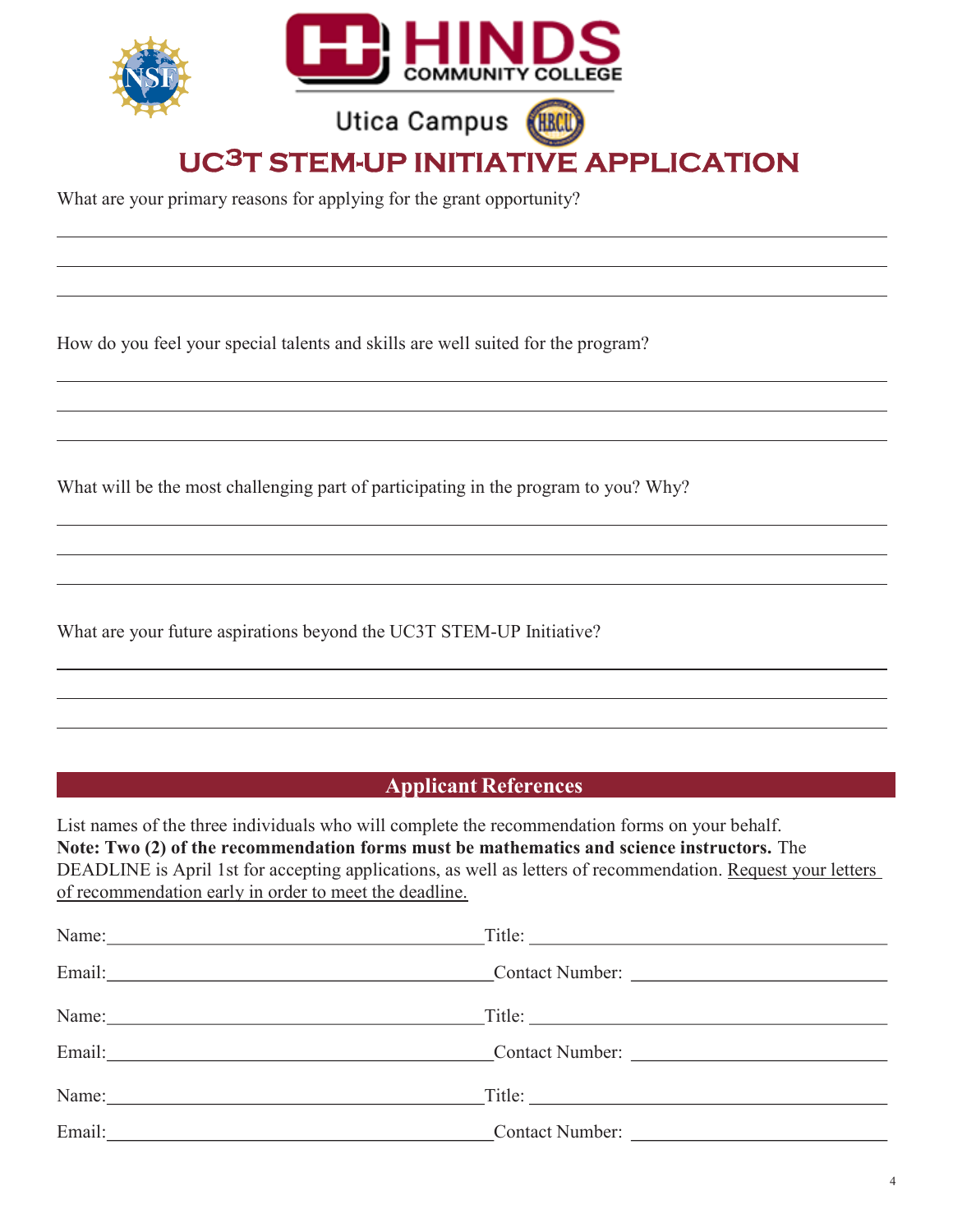

Recommendation Form #1: Section I

Hinds UC<sup>3</sup>T STEM-UP Initiative seeks applicants who demonstrate potential to succeed, contribute positively to the classroom environment, show passion about a STEM area career and will truly benefit from the opportunity.

Please complete sections I, II, III, and email as an attachment to carrie.kirkland@hindscc.edu with subject line: Student First Name + Last Name Recommendation (ex. John Smith Recommendation). The deadline for submission is April 16.

Recommender: Please print the information requested below.

| Recommender Name:  |  |  |  |
|--------------------|--|--|--|
|                    |  |  |  |
| Position or Title: |  |  |  |
|                    |  |  |  |
| Email:             |  |  |  |

| Phone Number: | _How long have you known this applicant? |
|---------------|------------------------------------------|
|               |                                          |

| Relationship to applicant: |  |
|----------------------------|--|
|----------------------------|--|

In what capacity have you known this applicant?

How familiar are you with the quality of the applicant's work?

Please indicate which course(s) you taught the applicant.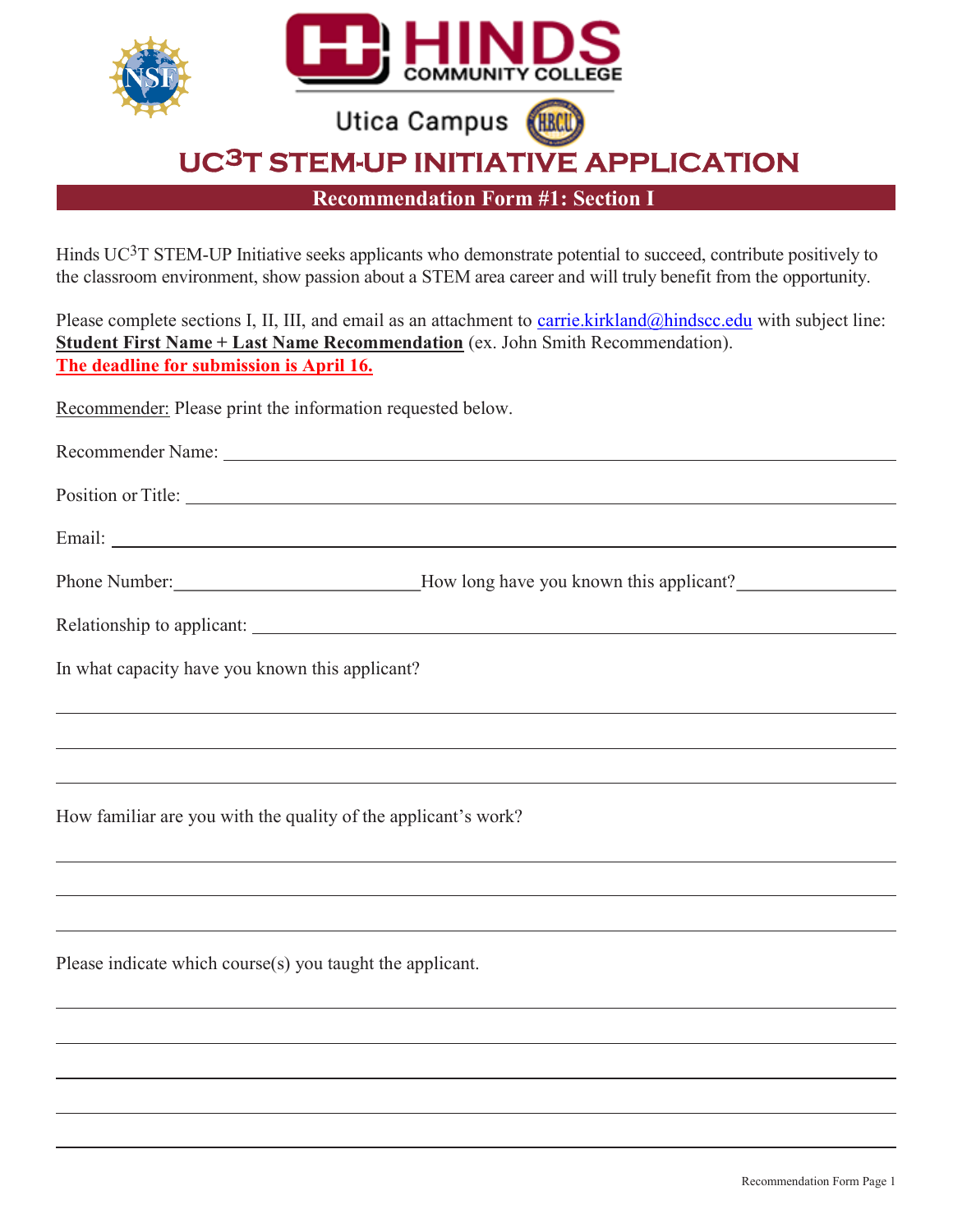

Please compose your candid thoughts about this applicant's ability to succeed in the STEM-UP Initiative addressing the following topics:

The applicant's strength and weakness in terms of knowledge, attitude, skills, and character:

The applicant's potential as a successful mentor, researcher, and leader:

The applicant's commitment to collaboration and service:

Why you believe the applicant will find academic success as an undergraduate in the STEM discipline?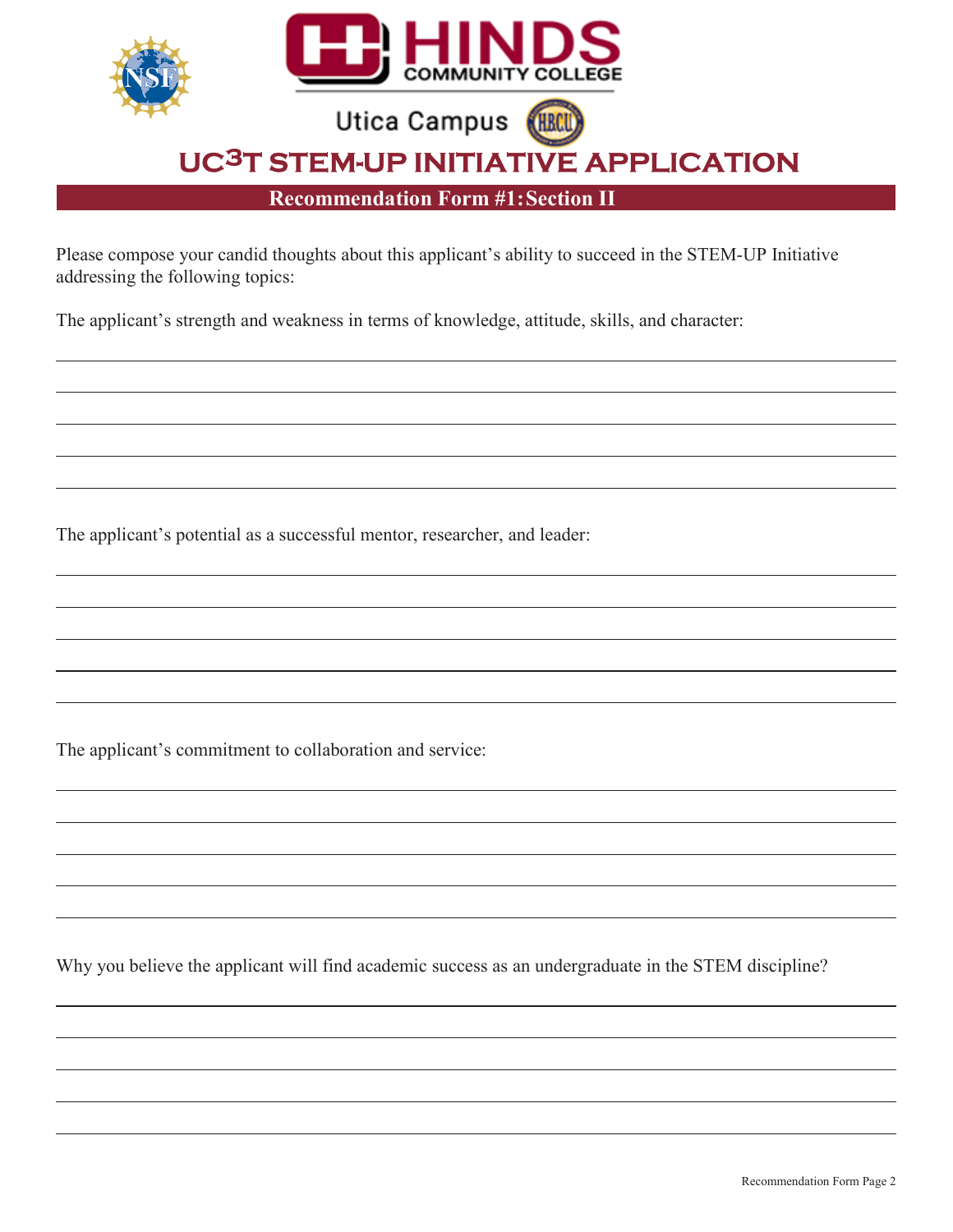

Utica Campus **KHBCU** 

UC3T STEM-UP INITIATIVE APPLICATION

Recommendation Form #1: Section III

Please rank applicant's ability.

| $5 = Exceptional$<br>$4 =$ Superior<br>$2 = Satisfactory \quad 1 = Improvement required$<br>$3 =$ Average |                |                |                |                |                | $0 = Not observed$ |
|-----------------------------------------------------------------------------------------------------------|----------------|----------------|----------------|----------------|----------------|--------------------|
| Possesses a working knowledge of basic skills and factual information 5 4                                 |                |                | $\overline{3}$ | 2              |                | $\overline{0}$     |
| Completes homework and assignments in a timely manner                                                     | 5              | $\overline{4}$ | 3              | 2              |                | $\overline{0}$     |
| Completes any assigned tasks in a timely manner                                                           | 5 <sup>1</sup> | $\overline{4}$ | $\overline{3}$ | $2 \quad 1$    |                | $\overline{0}$     |
| Has a positive attitude in class, among peers, and adult's                                                | $5^{\circ}$    | $\overline{4}$ | $\overline{3}$ | 2 1            |                | $\overline{0}$     |
| Attends class regularly                                                                                   | 5              | $\overline{4}$ | $\overline{3}$ | $2 \quad 1$    |                | $\overline{0}$     |
| Enjoys challenging problems, assignments, and issues                                                      | 5              | $\overline{4}$ | $\overline{3}$ | 2              | $\mathbf{1}$   | $\overline{0}$     |
| Makes rational decisions                                                                                  | 5 <sup>1</sup> | $\overline{4}$ | $\overline{3}$ | 2 1            |                | $\overline{0}$     |
| Self-directed and independent, yet works well as part of a team                                           | 5              | $\overline{4}$ | $\overline{3}$ | $2 \quad 1$    |                | $\overline{0}$     |
| Respectful of others                                                                                      | 5 <sup>1</sup> | $\overline{4}$ | $\overline{3}$ | $2 \quad 1$    |                | $\overline{0}$     |
| Able to work under pressure                                                                               | 5              | $\overline{4}$ | $\overline{3}$ | 2              | $\overline{1}$ | $\overline{0}$     |
| Clearly expresses thoughts orally and written                                                             | 5 <sup>1</sup> | $\overline{4}$ | $\overline{3}$ | $2 \quad 1$    |                | $\theta$           |
| Plans and organizes activities, direct actions, and assess results                                        | 5              | $\overline{4}$ | $\overline{3}$ | $2 \quad 1$    |                | $\overline{0}$     |
| Works well independently with minimal supervision                                                         | 5.             | $\overline{4}$ | $\overline{3}$ | $\overline{2}$ | $\mathbf{1}$   | $\theta$           |
| Seems self-confident, happy and comfortable in most situations                                            | 5              | $\overline{4}$ | $\overline{3}$ | 2              | $\vert$        | $\overline{0}$     |
| Is receptive to new tasks or experiences; seems able to take risks                                        | 5              | $\overline{4}$ | $\overline{3}$ | 2              | $\mathbf{1}$   | $\overline{0}$     |
|                                                                                                           |                |                |                |                |                |                    |

What is your overall recommendation of the applicant?

| $\bigcirc$ Highly Recommend        | $\bigcap$ Recommend |
|------------------------------------|---------------------|
| $\bigcap$ Recommend w/ reservation | ◯ Not Recommend     |

| Name  | Title          |
|-------|----------------|
| Email | Contact Number |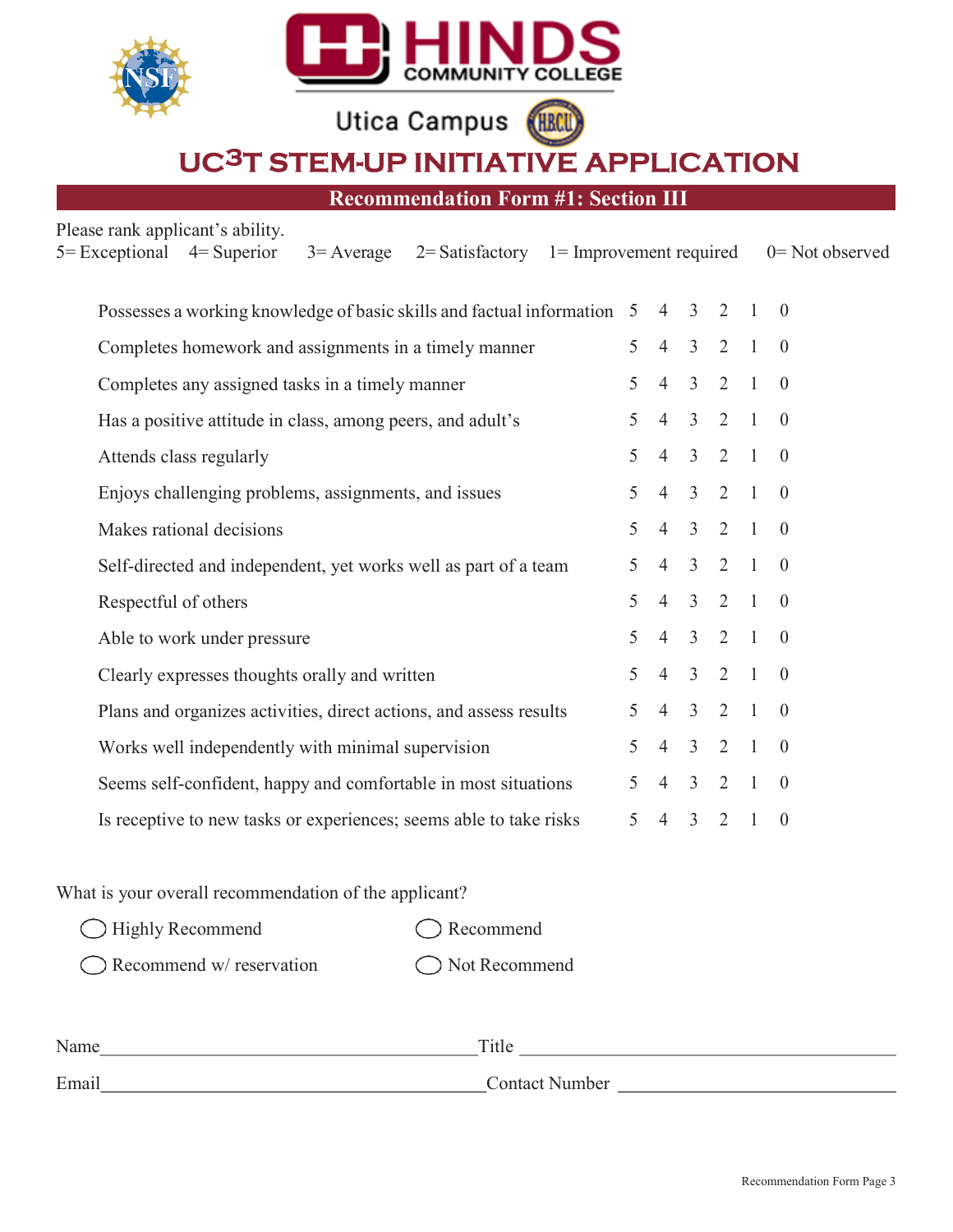

Recommendation Form #2: Section I

Hinds UC3T STEM-UP Initiative seeks applicants who demonstrate potential to succeed, contribute positively to the classroom environment, show passion about a STEM area career and will truly benefit from the opportunity.

Please complete sections I, II, III, and email as an attachment to carrie.kirkland@hindscc.edu with subject line: Student First Name + Last Name Recommendation (ex. John Smith Recommendation). The deadline for submission is April 16.

Recommender: Please print the information requested below.

| Position or Title:                                             |                                                                                                                |
|----------------------------------------------------------------|----------------------------------------------------------------------------------------------------------------|
|                                                                |                                                                                                                |
|                                                                | Phone Number: __________________________________How long have you known this applicant? ______________________ |
|                                                                |                                                                                                                |
| In what capacity have you known this applicant?                |                                                                                                                |
|                                                                |                                                                                                                |
|                                                                |                                                                                                                |
| How familiar are you with the quality of the applicant's work? |                                                                                                                |

Please indicate which course(s) you taught the applicant.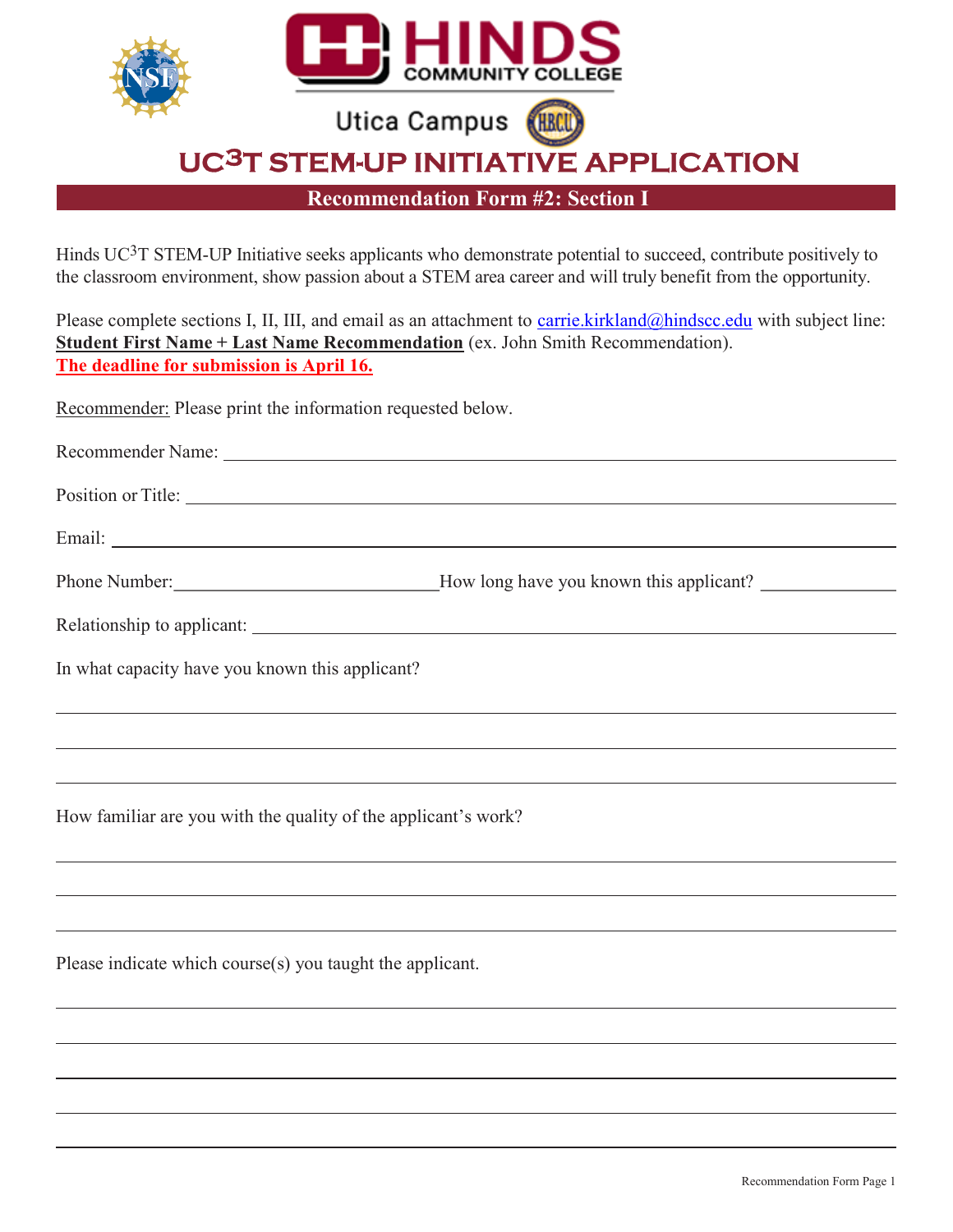

Recommendation Form #2: Section II

Please compose your candid thoughts about this applicant's ability to succeed in the STEM-UP Initiative addressing the following topics:

The applicant's strength and weakness in terms of knowledge, attitude, skills, and character:

The applicant's potential as a successful mentor, researcher, and leader:

The applicant's commitment to collaboration and service:

Why you believe the applicant will find academic success as an undergraduate in the STEM discipline?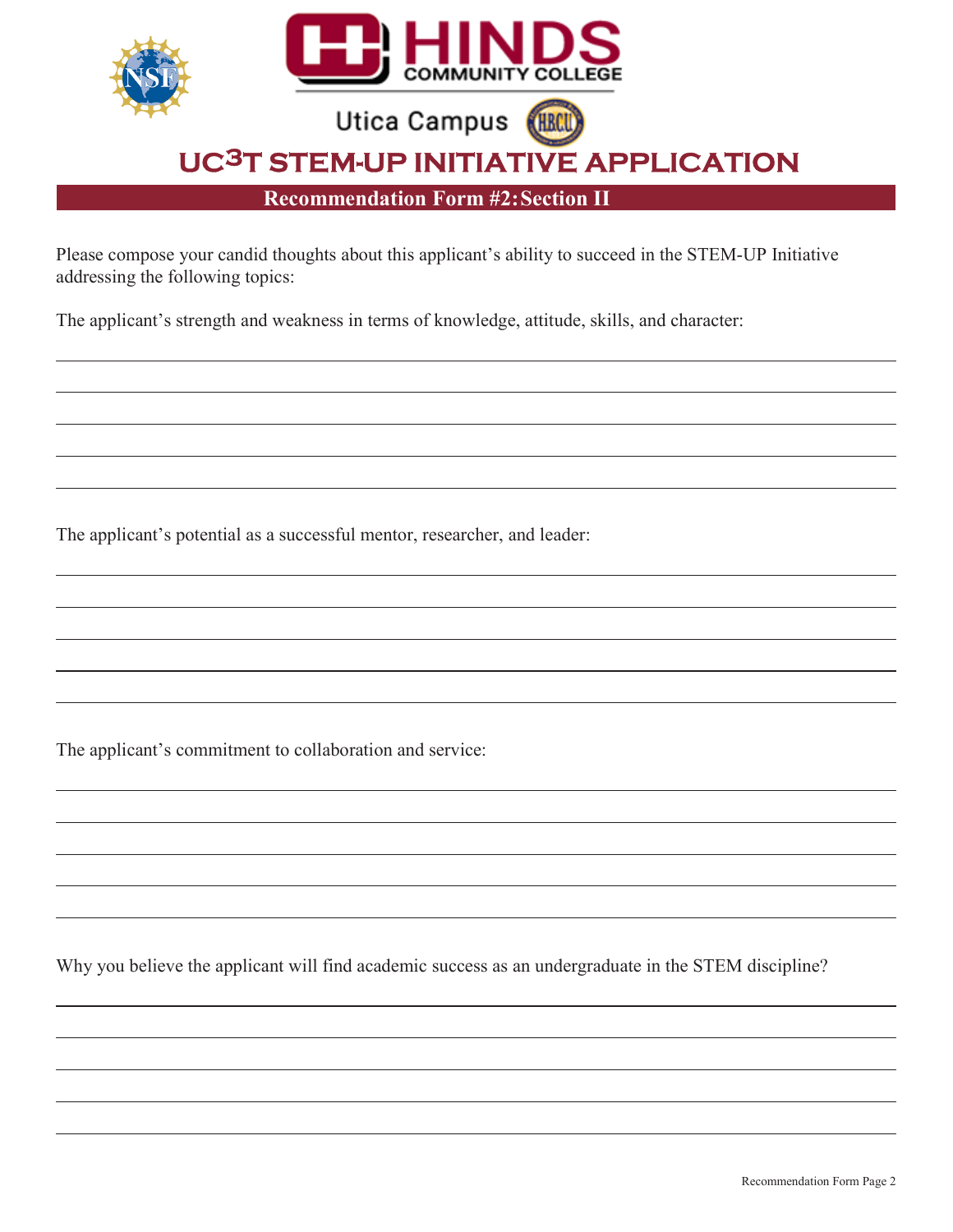|  |  | <b>COMMUNITY COLLEGE</b> |
|--|--|--------------------------|
|--|--|--------------------------|

**Utica Campus CHRCU** 

UC3T STEM-UP INITIATIVE APPLICATION

Recommendation Form #2: Section III

| Please rank applicant's ability.<br>$5 = Exceptional$ $4 = Superior$<br>$3 =$ Average $2 =$ Satisfactory $1 =$ Improvement required |                |                |                         |                     |                | $0 = Not observed$ |
|-------------------------------------------------------------------------------------------------------------------------------------|----------------|----------------|-------------------------|---------------------|----------------|--------------------|
|                                                                                                                                     |                |                |                         |                     |                |                    |
| Possesses a working knowledge of basic skills and factual information 5                                                             |                | $\overline{4}$ | $\overline{3}$          | 2                   |                | $\overline{0}$     |
| Completes homework and assignments in a timely manner                                                                               | 5 <sup>1</sup> | $\overline{4}$ | $\overline{3}$          | $2 \quad 1$         |                | $\overline{0}$     |
| Completes any assigned tasks in a timely manner                                                                                     | 5              | $\overline{4}$ | $\overline{3}$          | 2 1                 |                | $\overline{0}$     |
| Has a positive attitude in class, among peers, and adult's                                                                          | 5              | $\overline{4}$ | $\overline{3}$          | $2 \quad 1$         |                | $\overline{0}$     |
| Attends class regularly                                                                                                             | 5              | $\overline{4}$ | $\overline{3}$          | 2                   | -1             | $\overline{0}$     |
| Enjoys challenging problems, assignments, and issues                                                                                | $5^{\circ}$    | $\overline{4}$ |                         | $3 \t2 \t1$         |                | $\overline{0}$     |
| Makes rational decisions                                                                                                            | 5              | $\overline{4}$ |                         | $3 \t2 \t1 \t0$     |                |                    |
| Self-directed and independent, yet works well as part of a team                                                                     | 5              | $\overline{4}$ | $\overline{3}$          | $2 \quad 1$         |                | $\overline{0}$     |
| Respectful of others                                                                                                                | 5              | $\overline{4}$ | $\overline{3}$          | 2                   | -1             | $\overline{0}$     |
| Able to work under pressure                                                                                                         | 5              | $\overline{4}$ | $\overline{3}$          | 2 1                 |                | $\theta$           |
| Clearly expresses thoughts orally and written                                                                                       | $\mathcal{F}$  | $\overline{4}$ | $\overline{\mathbf{3}}$ | $2 \quad 1 \quad 0$ |                |                    |
| Plans and organizes activities, direct actions, and assess results                                                                  | 5              | $\overline{4}$ | $\overline{3}$          | 2                   | $\overline{1}$ | $\overline{0}$     |
| Works well independently with minimal supervision                                                                                   | 5.             | $\overline{4}$ | $\mathfrak{Z}$          | 2                   | $\mathbf{1}$   | $\overline{0}$     |
| Seems self-confident, happy and comfortable in most situations                                                                      | 5              | $\overline{4}$ | $\overline{3}$          | 2                   | $\overline{1}$ | $\overline{0}$     |
| Is receptive to new tasks or experiences; seems able to take risks                                                                  | 5              | $\overline{4}$ | $\overline{3}$          | 2                   | $\mathbf{1}$   | $\theta$           |

What is your overall recommendation of the applicant?

| $\bigcirc$ Highly Recommend        | $\bigcap$ Recommend |
|------------------------------------|---------------------|
| $\bigcap$ Recommend w/ reservation | ◯ Not Recommend     |

| Name  | m.<br>T ILIC   |
|-------|----------------|
| Email | Contact Number |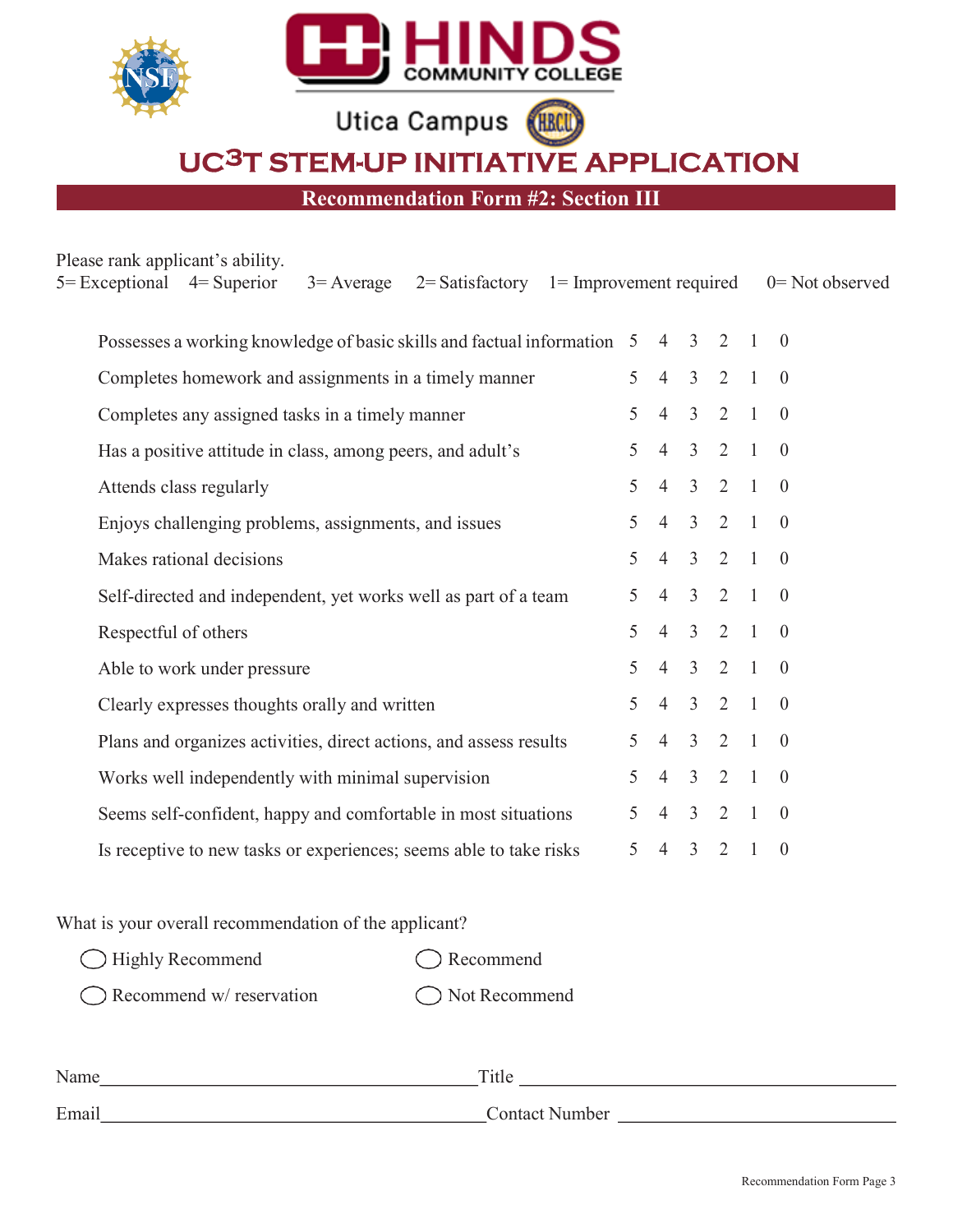

Recommendation Form #3: Section I

Hinds UC3T STEM-UP Initiative seeks applicants who demonstrate potential to succeed, contribute positively to the classroom environment, show passion about a STEM area career and will truly benefit from the opportunity.

Please complete sections I, II, III, and email as an attachment to carrie.kirkland@hindscc.edu with subject line: Student First Name + Last Name Recommendation (ex. John Smith Recommendation). The deadline for submission is April 16.

Recommender: Please print the information requested below.

| Position or Title:                                             |  |  |  |
|----------------------------------------------------------------|--|--|--|
|                                                                |  |  |  |
|                                                                |  |  |  |
|                                                                |  |  |  |
| In what capacity have you known this applicant?                |  |  |  |
|                                                                |  |  |  |
|                                                                |  |  |  |
| How familiar are you with the quality of the applicant's work? |  |  |  |

Please indicate which course(s) you taught the applicant.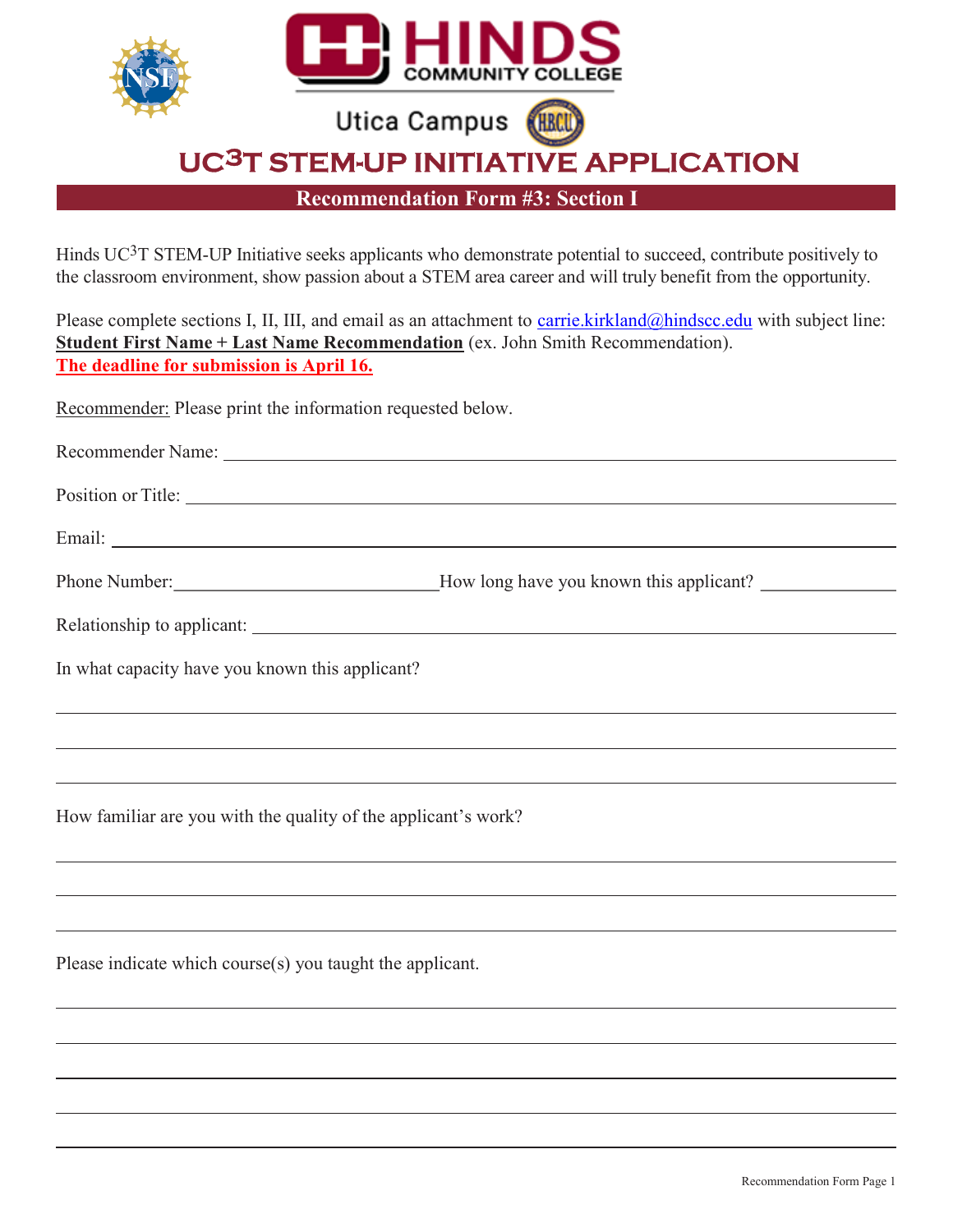

Please compose your candid thoughts about this applicant's ability to succeed in the STEM-UP Initiative addressing the following topics:

The applicant's strength and weakness in terms of knowledge, attitude, skills, and character:

The applicant's potential as a successful mentor, researcher, and leader:

The applicant's commitment to collaboration and service:

Why you believe the applicant will find academic success as an undergraduate in the STEM discipline?